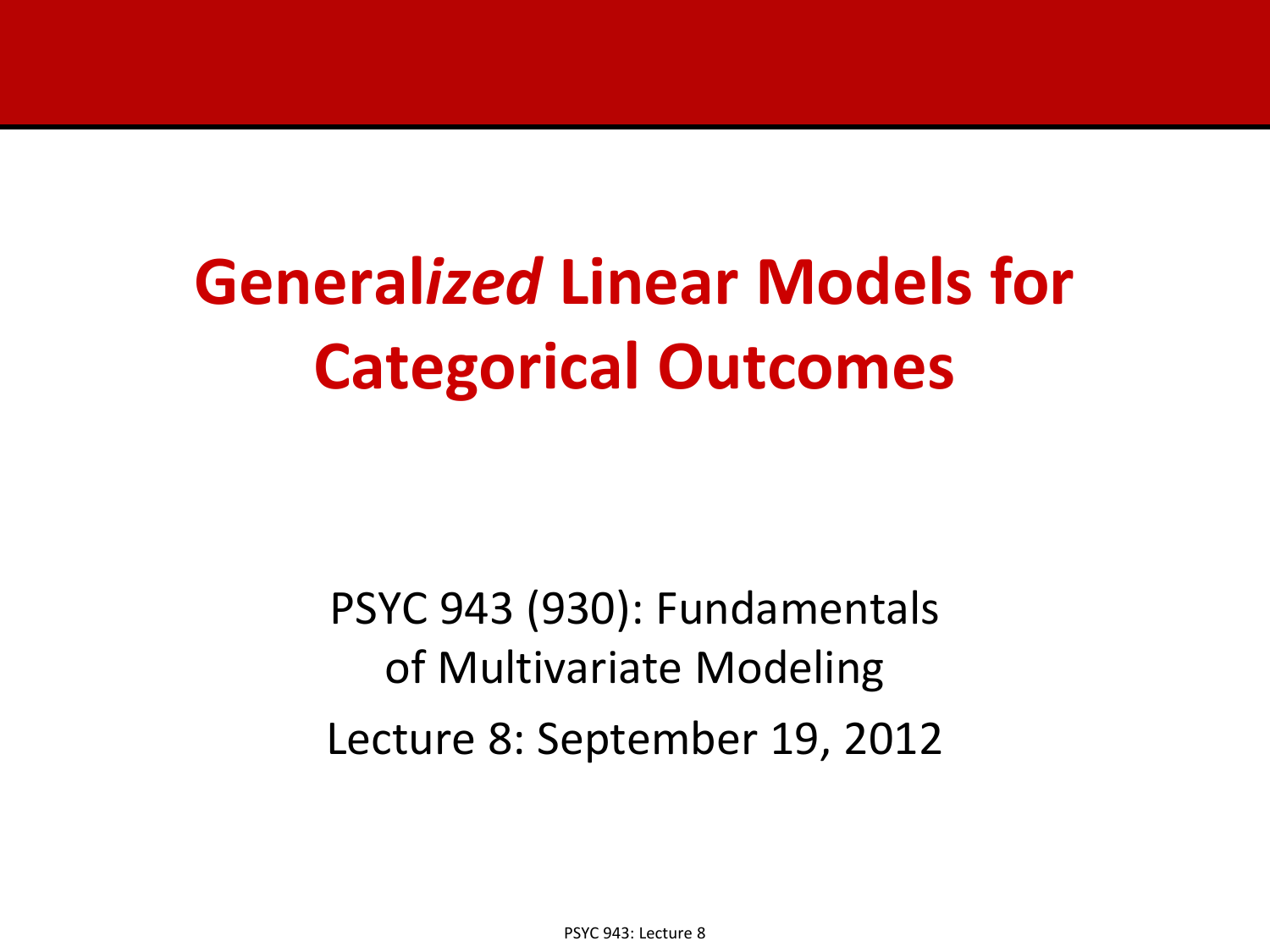## **Today's Class**

- More about binary outcomes
- Other uses of logit link functions:
	- Models for ordinal outcomes (Cumulative Logit)
	- Models for nominal outcomes (Generalized Logit)
- Complications:
	- $\triangleright$  Assessing effect size
	- $\triangleright$  Sorting through SAS procedures for generalized models
- Modeling ordinal and nominal outcomes via PROC LOGISTIC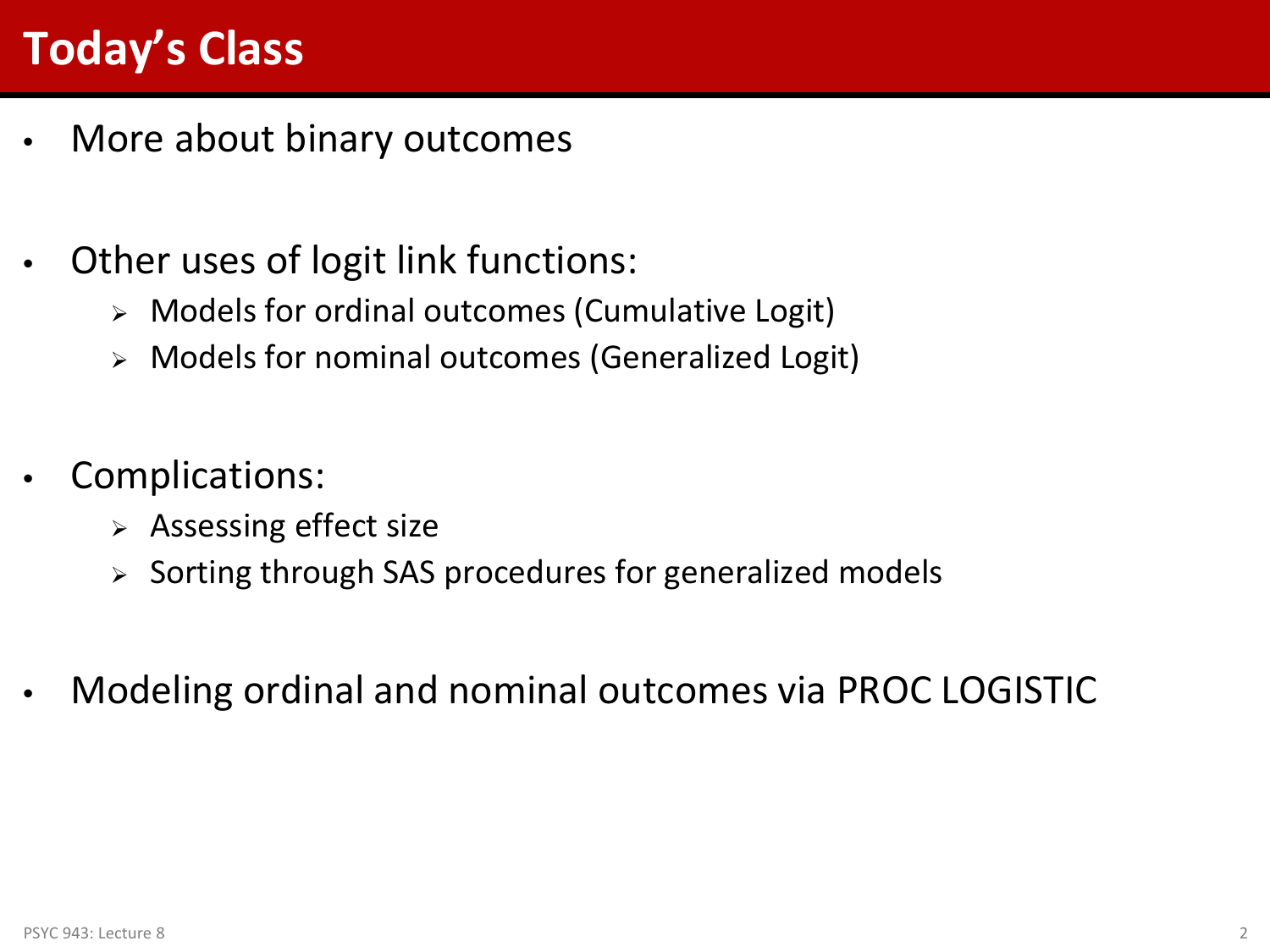# **MORE ABOUT BINARY OUTCOMES**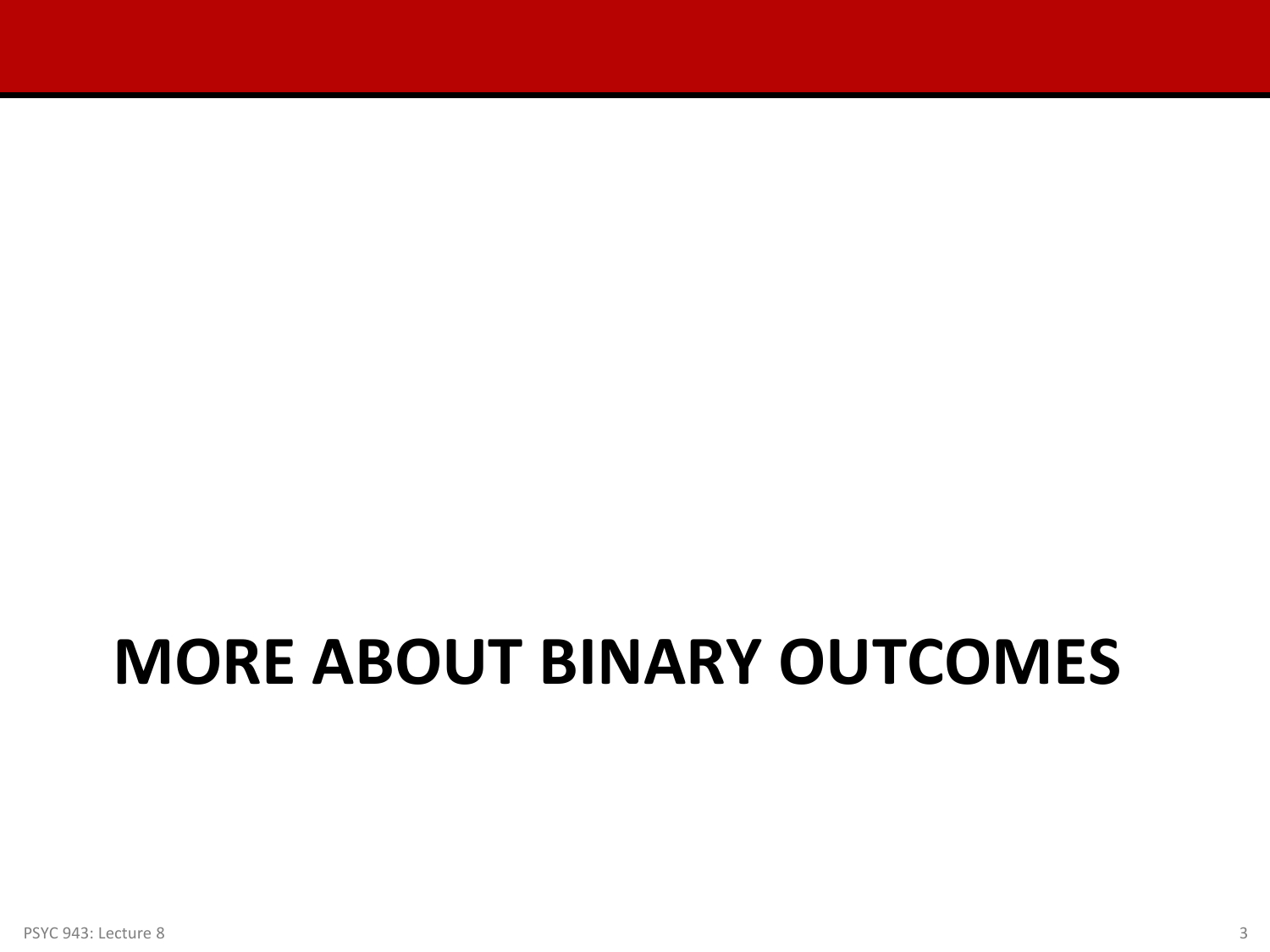- What's in a link? That which we call a  $g(\cdot)$  would still predict a binary outcome…
- There are a few other link transformations besides logit used for binary data we wanted you to have at least heard of…
- Same ideas:
	- $\triangleright$  Keep prediction of original  $Y_p$  outcome bounded between 0 and 1
	- Allows you to then specify a regular-looking and usually-interpreted linear model for the means with fixed effects of predictors, for example:

Transformed  $Y_p = \beta_0 + \beta_1 PAR_p + \beta_2 (GPA_p - 3) + \beta_3 PUB_p$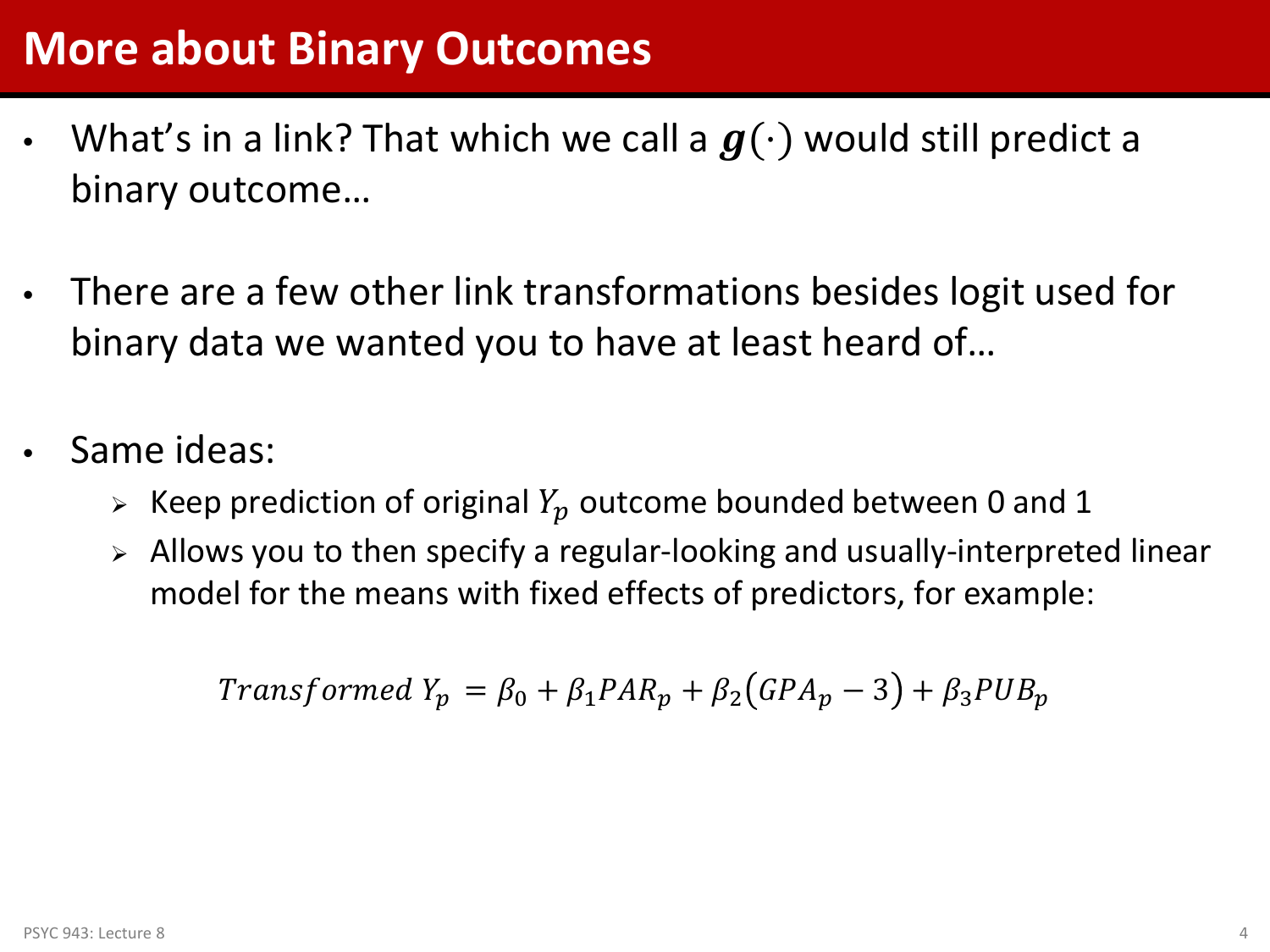#### **"Logistic Regression" for Binary Data**

- The graduate school example we just saw would usually be called "logistic regression" but one could also call it "LANCOVA"
	- $\triangleright$  "L"  $\rightarrow$  uses logit link, "ANCOVA"  $\rightarrow$  categorical and continuous predictors
- Point is, when you request a logistic (whatever) model for binary data, you have asked for your model for the means, plus:
	- $\triangleright$  **A logit link**, such that now your model predicts a new transformed  $Y_p$ :

$$
Logit(Y_p=?) = log\left(\frac{P(Y_p=?)}{(1-P(Y_p=?))}\right) = your model \quad \Longleftarrow \quad g(\cdot)
$$

- $\triangleright$  The predicted logit can be transformed back into probability by:  $P(Y_p = ? ) = \frac{\exp(your \ model)}{1 + \exp(vour \ model)}$ 1+exp  $\longleftarrow q^{-1}(\cdot)$
- $\triangleright$  A binomial (Bernoulli) distribution for the binary  $e_p$  residuals, in which residual variance cannot be separately estimated (so no  $e_p$  in the model)
	- $Var(Y_p) = p * (1 p)$ , so once you know the  $Y_p$  mean, you know the  $Y_p$ variance, and the variance differs depending on the predicted  $p$  probability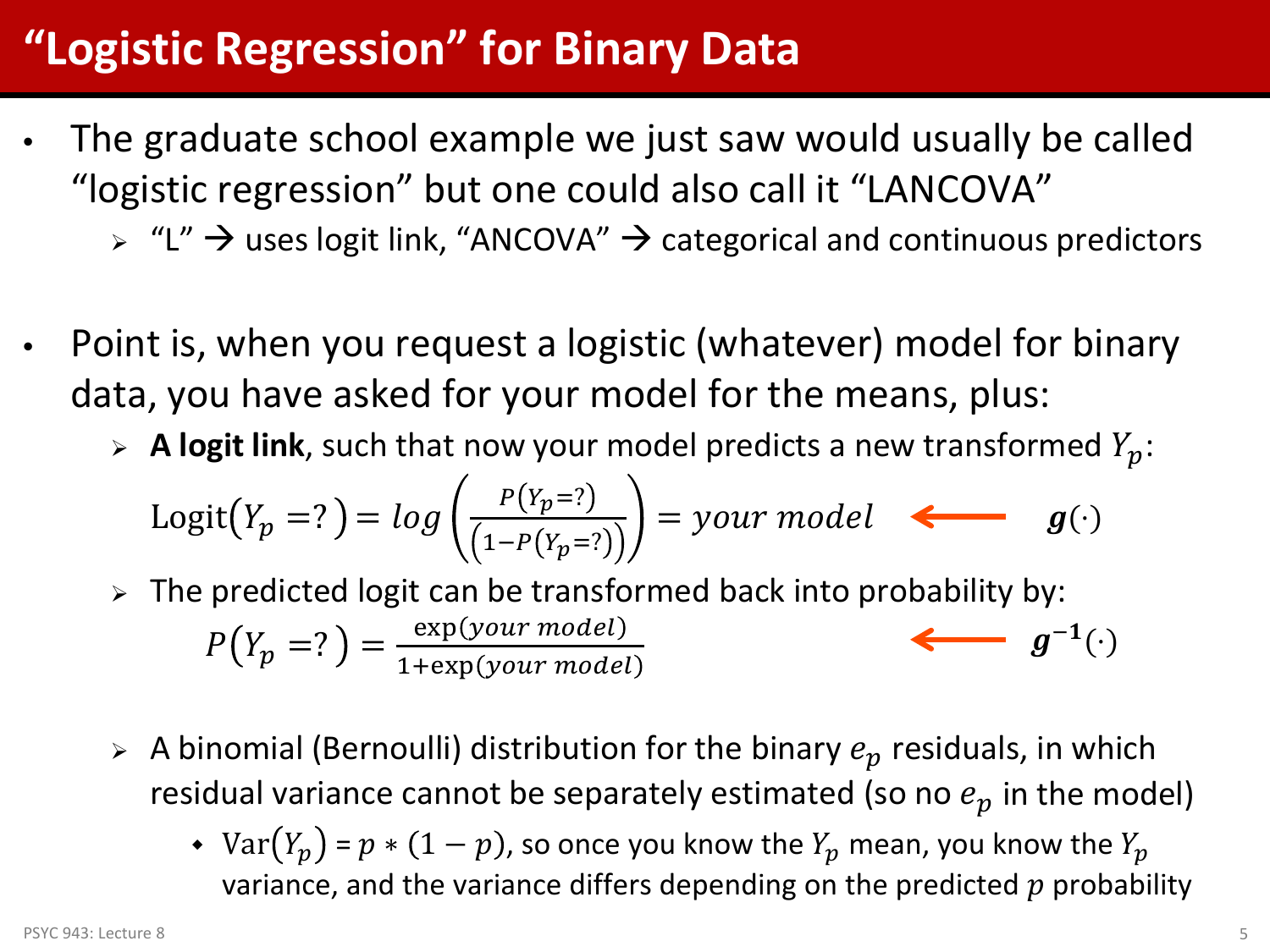# **"Logistic Regression" for Binary Data**

The same logistic regression model is sometimes expressed by calling the logit for  $Y_{\bm p}$  a underlying continuous ("latent") response of  $\bm Y^*_{\bm p}$  instead:

 $Y_p^* = threshold + your\ model + e_p$ 

 $\triangleright$   $\;$  In which  $\pmb{Y_p} = \mathbf{1}$  if  $\left(Y^*_{p} > threshold\right)$ , or  $\pmb{Y_p} = \mathbf{0}$  if  $\left(Y^*_{p} \leq threshold\right)$ 



We'll worry about the meaning of *threshold* later, but point being, **if predicting**  $Y_p^*$ , then

 $e_p \sim Logistic(0, \sigma_e^2 = 3.29)$ Logistic Distribution: Mean =  $\mu$ , Variance =  $\frac{\pi^2}{2}$ 3 2 , where *s* = scale factor that allows for "over-dispersion" (must be fixed to 1 in logistic regression for identification)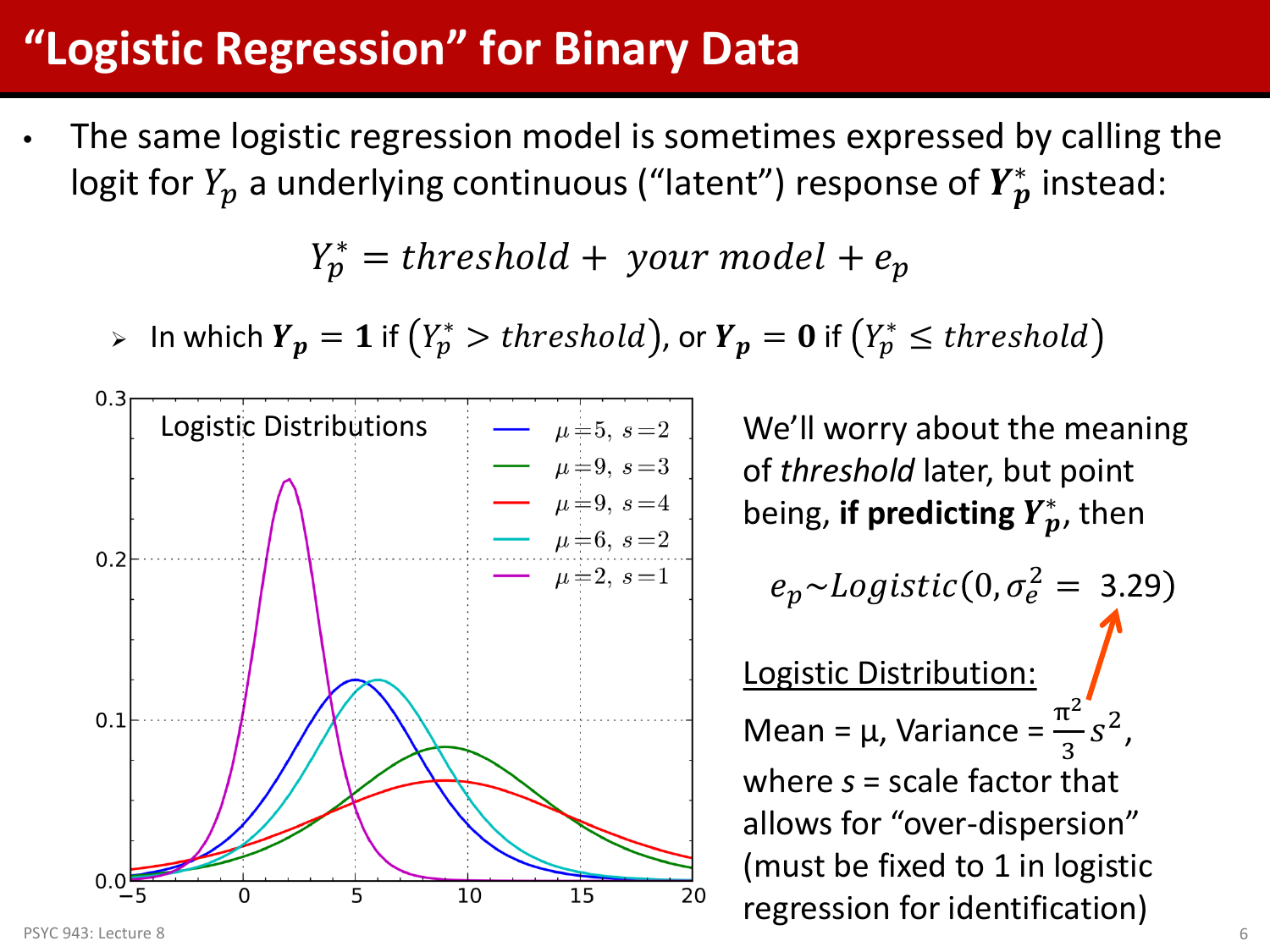#### **Other Models for Binary Data**

- The idea that a "latent" continuous variable underlies an observed binary response also appears in a **Probit Regression** model, in which you would ask for your model for the means, plus:
	- $\triangleright$  A **probit** link, such that now your model predicts a different transformed  $Y_p$ : Probit $(Y_p = ? ) = \Phi^{-1} P(Y_p = ? ) = your \ model \simeq g(\cdot)$ 
		- Where  $\Phi$  = standard normal cumulative distribution function, so the transformed  $Y_p$  is the **z-score** that corresponds to the value of standard normal curve below which observed probability is found
		- Requires integration to transform the predicted probit back into probability
	- $\triangleright$  Same binomial (Bernoulli) distribution for the binary  $e_p$  residuals, in which residual variance cannot be separately estimated (so no  $e_p$  in the model)
		- Probit also predicts "latent" response:  $Y_p^* = threshold + your\ model + e_p$
		- But Probit says  $e_p \sim Normal(0, \sigma_e^2 = 1.00)$ , whereas Logit  $\sigma_e^2 = \frac{\pi^2}{3}$  $\frac{1}{3}$  = 3.29
	- So given this difference in variance, probit estimates are on a different scale than logit estimates, and so their estimates won't match… however…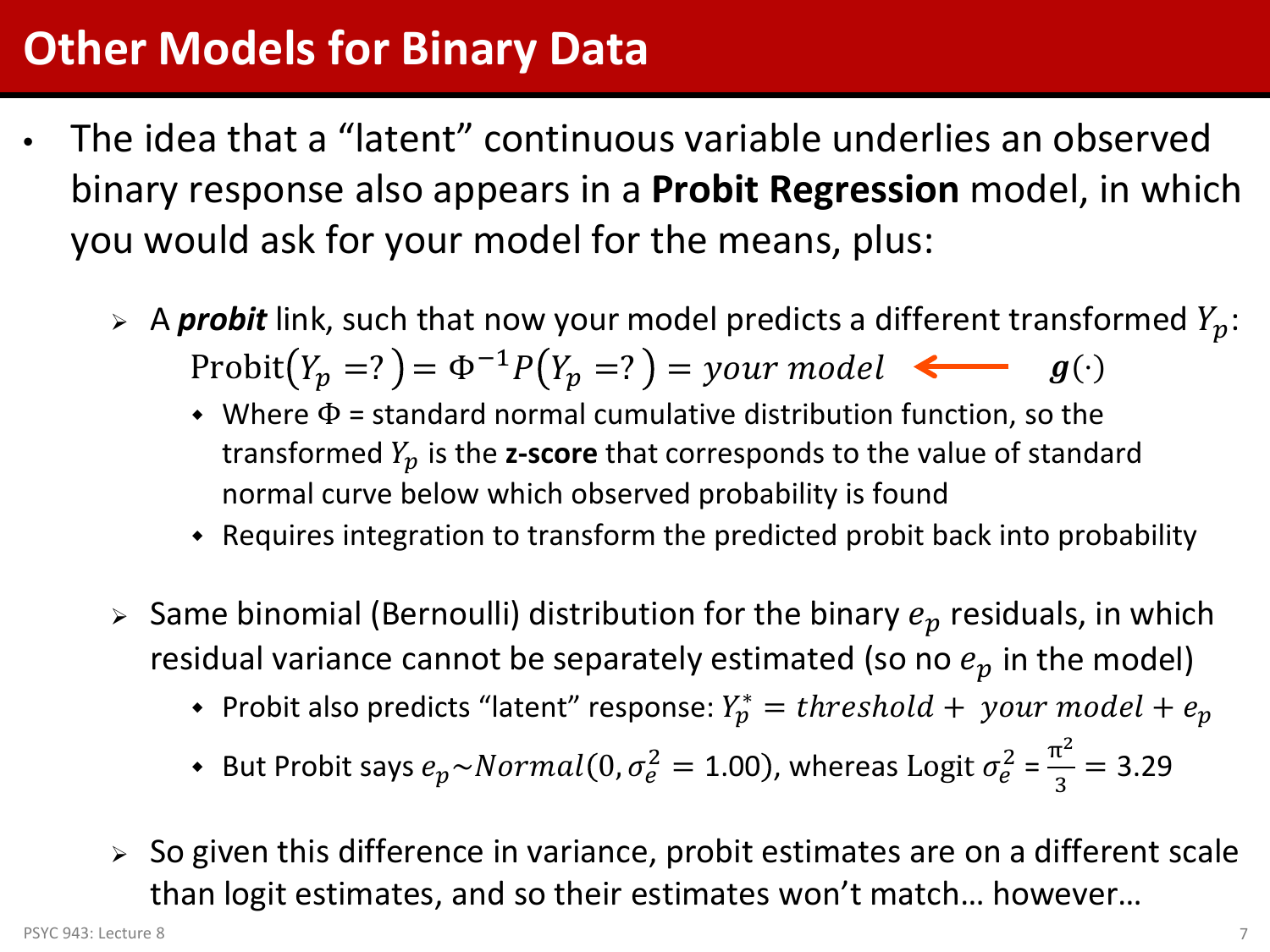#### **Probit vs. Logit: Should you care? Pry not.**



- Other fun facts about probit:
	- $\triangleright$  Probit = "ogive" in the Item Response Theory (IRT) world
	- Probit has no odds ratios (because it's not based on odds)
- Both logit and probit assume **symmetry** of the probability curve, but there are other *asymmetric* options as well…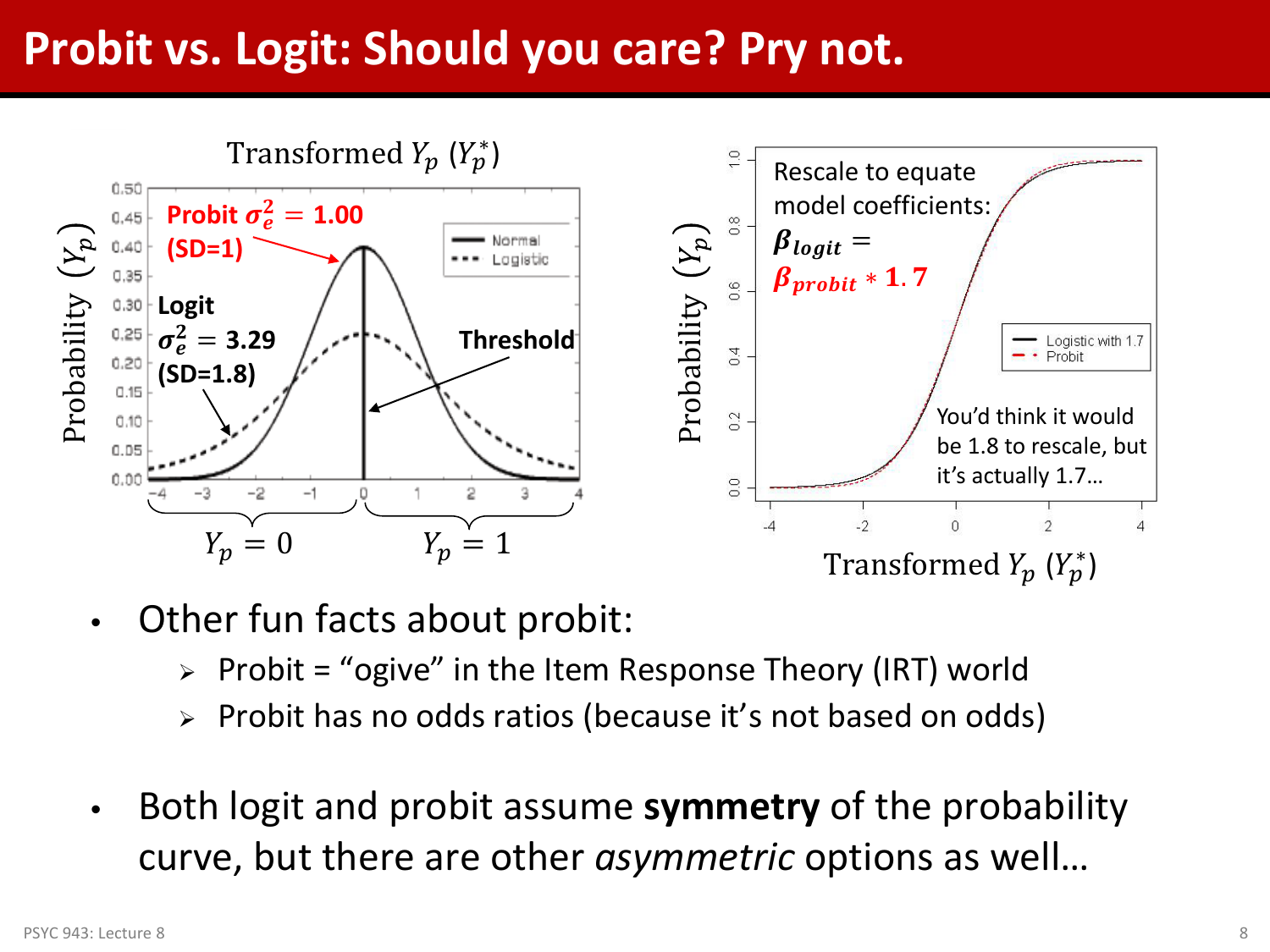#### **Other Link Transformations for Binary Outcomes**



**Logit = Probit\*1.7 which both assume symmetry of prediction**

**Log-Log is for outcomes in which 1 is more frequent**

**Complementary Log-Log is for outcomes in which 0 is more frequent**

| $\mu$ = model   Logit                             |                                            | <b>Probit</b> | Log-Log       | <b>Complement. Log-Log</b>                                                                                                                    |
|---------------------------------------------------|--------------------------------------------|---------------|---------------|-----------------------------------------------------------------------------------------------------------------------------------------------|
| $\bm{g}(\cdot)$ for<br>new $Y_p$ :                | $Log\left(\frac{p}{1-p}\right) = \mu$      |               |               | $\Phi^{-1}(p) = \mu$ $-Log[-Log(p)] = \mu$ $Log[-Log(1-p)] = \mu$                                                                             |
| $g^{-1}(\cdot)$ to<br>get back to<br>probability: | $exp(\mu)$<br>$p = \frac{1}{1 + exp(\mu)}$ |               |               | $p = \Phi(\mu)$ $p = exp[-exp(-\mu)]$ $p = 1 - exp[-exp(\mu)]$<br>$e_p$ ~extreme value $\left(-\gamma^2, \sigma_e^2 = \frac{\pi^2}{6}\right)$ |
| In SAS LINK=                                      | <b>LOGIT</b>                               | <b>PROBIT</b> | <b>LOGLOG</b> | <b>CLOGLOG</b>                                                                                                                                |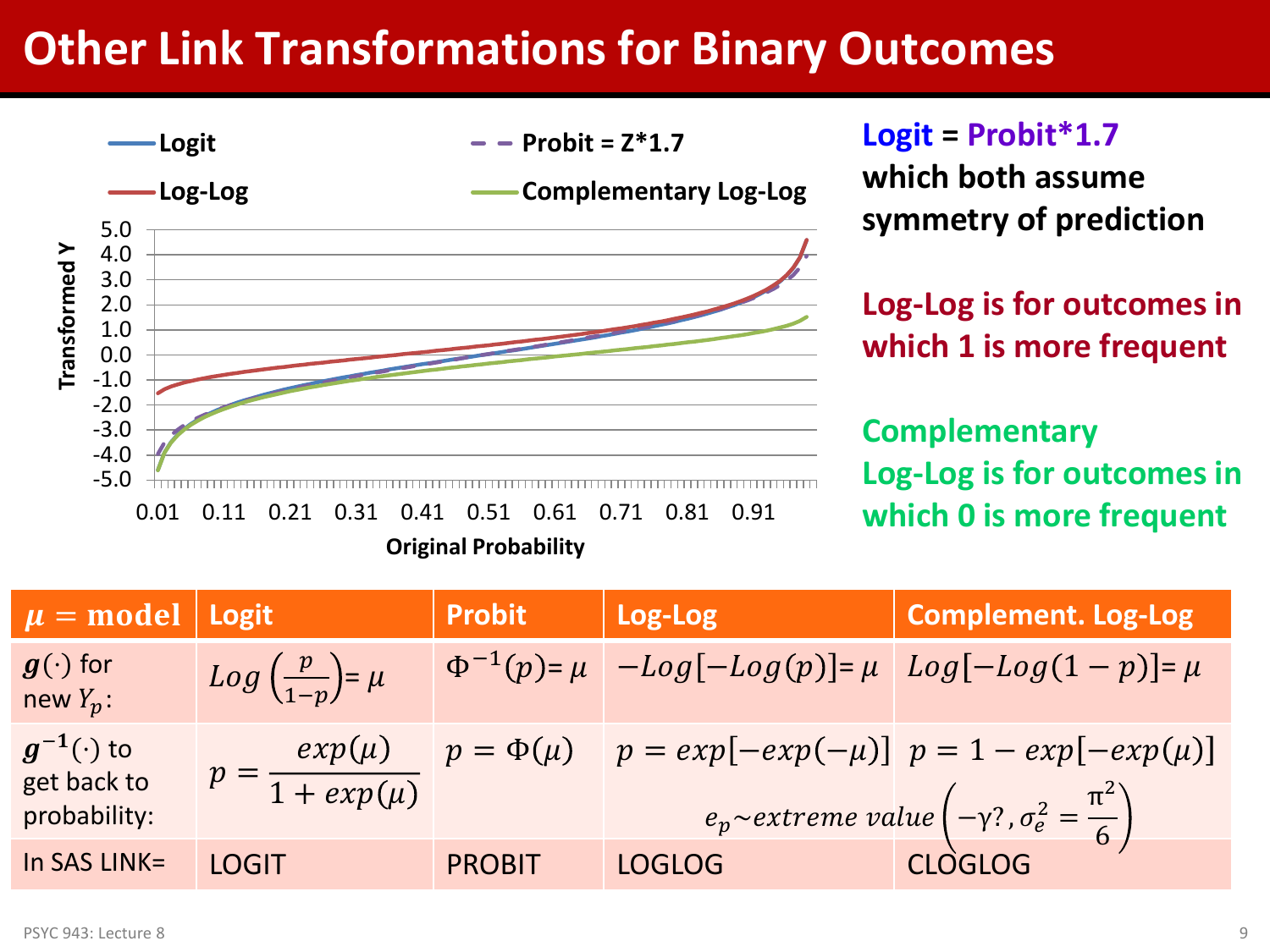# **OTHER USES OF LOGIT LINK FUNCTIONS FOR CATEGORICAL OUTCOMES**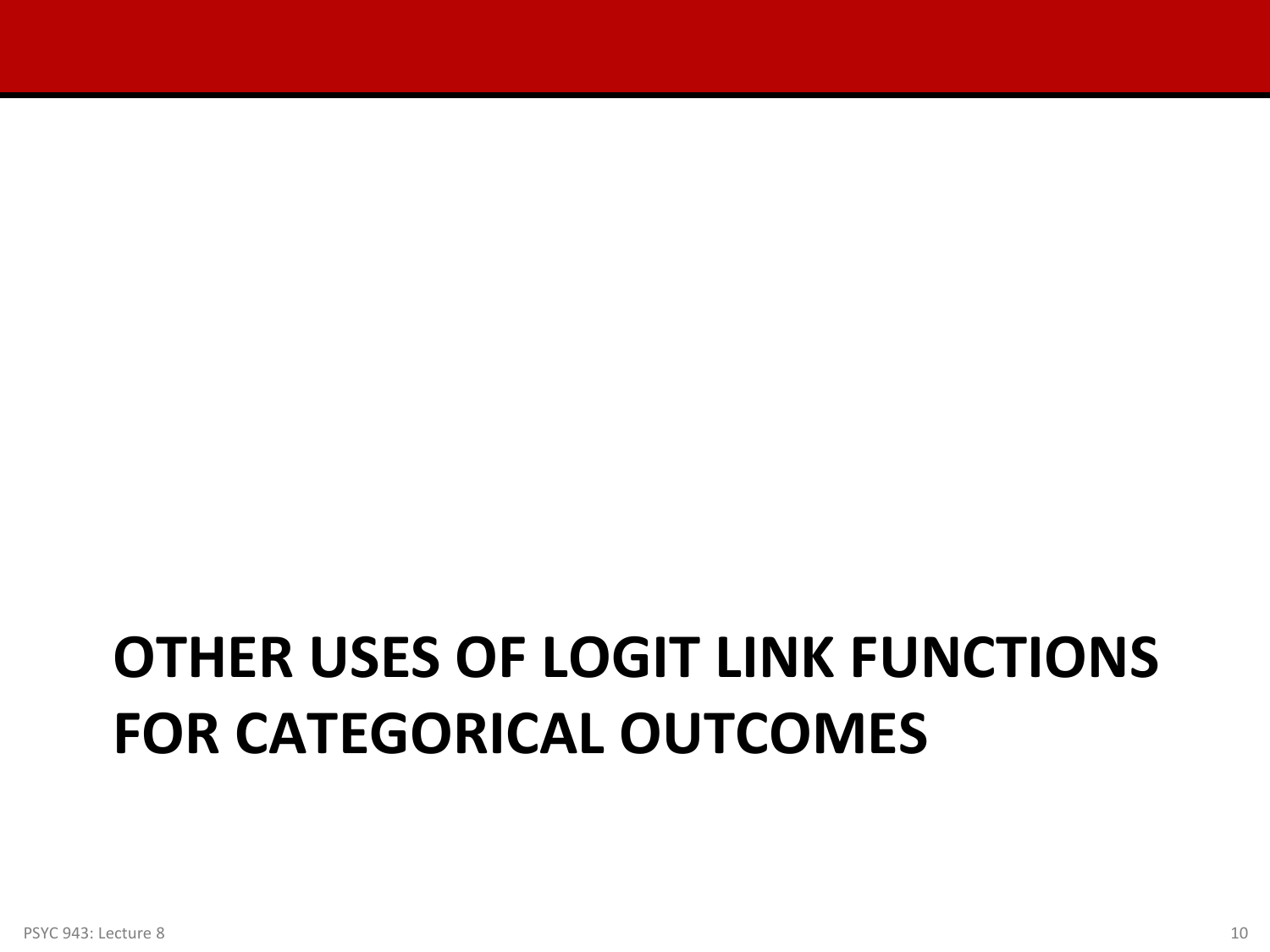## **Too Logit to Quit…<http://www.youtube.com/watch?v=Cdk1gwWH-Cg>**

- The logit is the basis for many other generalized models for predicting categorical outcomes
- Next we'll see how C possible response categories can be predicted using  $C-1$ binary "submodels" that involve carving up the categories in different ways, in which each binary submodel uses a logit link to predict its outcome
- Definitely ordered categories: "cumulative logit"
- Maybe ordered categories: "adjacent category logit" (not really used much)
- Definitely NOT ordered categories: "generalized logit"
- These models have significant advantages over classical approaches for predicting categorical outcomes (e.g., discriminant function analysis), which:
	- $\triangleright$  Require multivariate normality of the predictors with homogeneous covariance matrices within response groups
	- $\triangleright$  Do not always provide SEs with which to assess significance of discriminant weights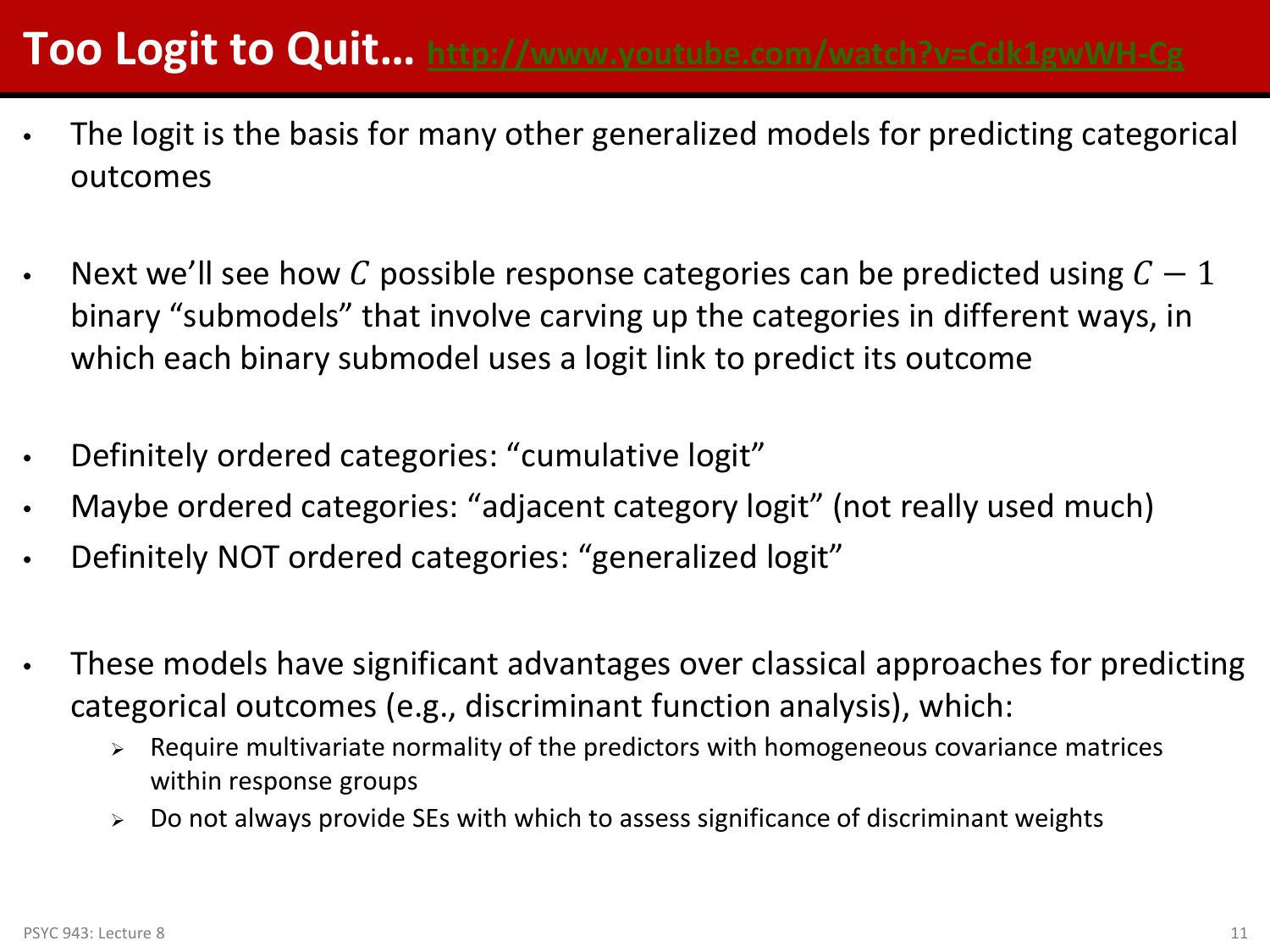- Known as "**cumulative logit**" or "**proportional odds**" model in generalized models; known as "graded response model" in IRT
	- LINK=CLOGIT, (DIST=MULT) in SAS LOGISTIC, GENMOD, and GLIMMIX
- Models the probability of **lower vs. higher** cumulative categories via  $C 1$ submodels (e.g., if  $C = 4$  possible responses of  $c = 0,1,2,3$ ):



I've named these submodels based on what they predict, but SAS will name them its own way in the output.

• In SAS, what these binary submodels predict depends on whether the model is predicting **DOWN** ( $Y_p = 0$ , the default) or UP ( $Y_p = 1$ ) cumulatively

#### **Example if predicting UP with an empty model (subscripts = parm, submodel)**

- Submodel 1:  $Logit(Y_p > 0) = \beta_{01} \rightarrow P(Y_p > 0) = exp(\beta_{01})/[1 + exp(\beta_{01})]$
- Submodel 2:  $Logit(Y_p > 1) = \beta_{02} \rightarrow P(Y_p > 1) = exp(\beta_{02})/[1 + exp(\beta_{02})]$
- Submodel 3:  $Logit(Y_p > 2) = \beta_{03} \rightarrow P(Y_p > 2) = exp(\beta_{03})/[1 + exp(\beta_{03})]$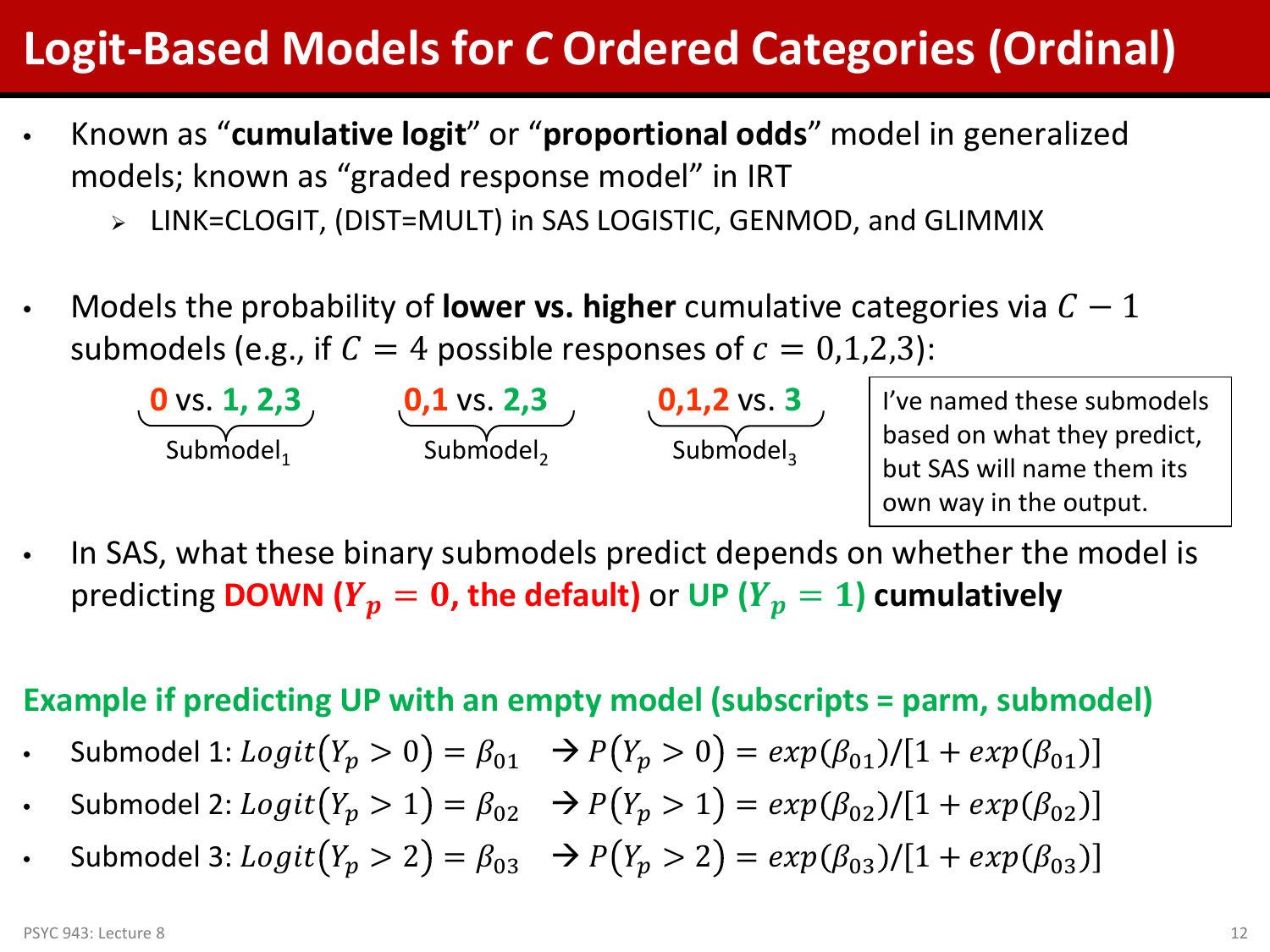Models the probability of **lower vs. higher** cumulative categories via  $C - 1$ submodels (e.g., if  $C = 4$  possible responses of  $c = 0,1,2,3$ ):



- In SAS, what these binary submodels predict depends on whether the model is predicting **DOWN** ( $Y_p = 0$ , the default) or UP ( $Y_p = 1$ ) cumulatively
	- Either way, the model predicts the middle category responses *indirectly*

#### • **Example if predicting UP with an empty model:**

 $\triangleright$  Probability of 0 = 1 – Prob<sub>1</sub> Probability of  $1 = Prob<sub>1</sub> - Prob<sub>2</sub>$ Probability of  $2 = Prob_2$ – Prob<sub>3</sub> Probability of  $3 = Prob_3 - 0$ 

The cumulative submodels that create these probabilities are each estimated using **all the data** (good, especially for categories not chosen often), but **assume order in doing so** (maybe bad, maybe ok, depending on your response format).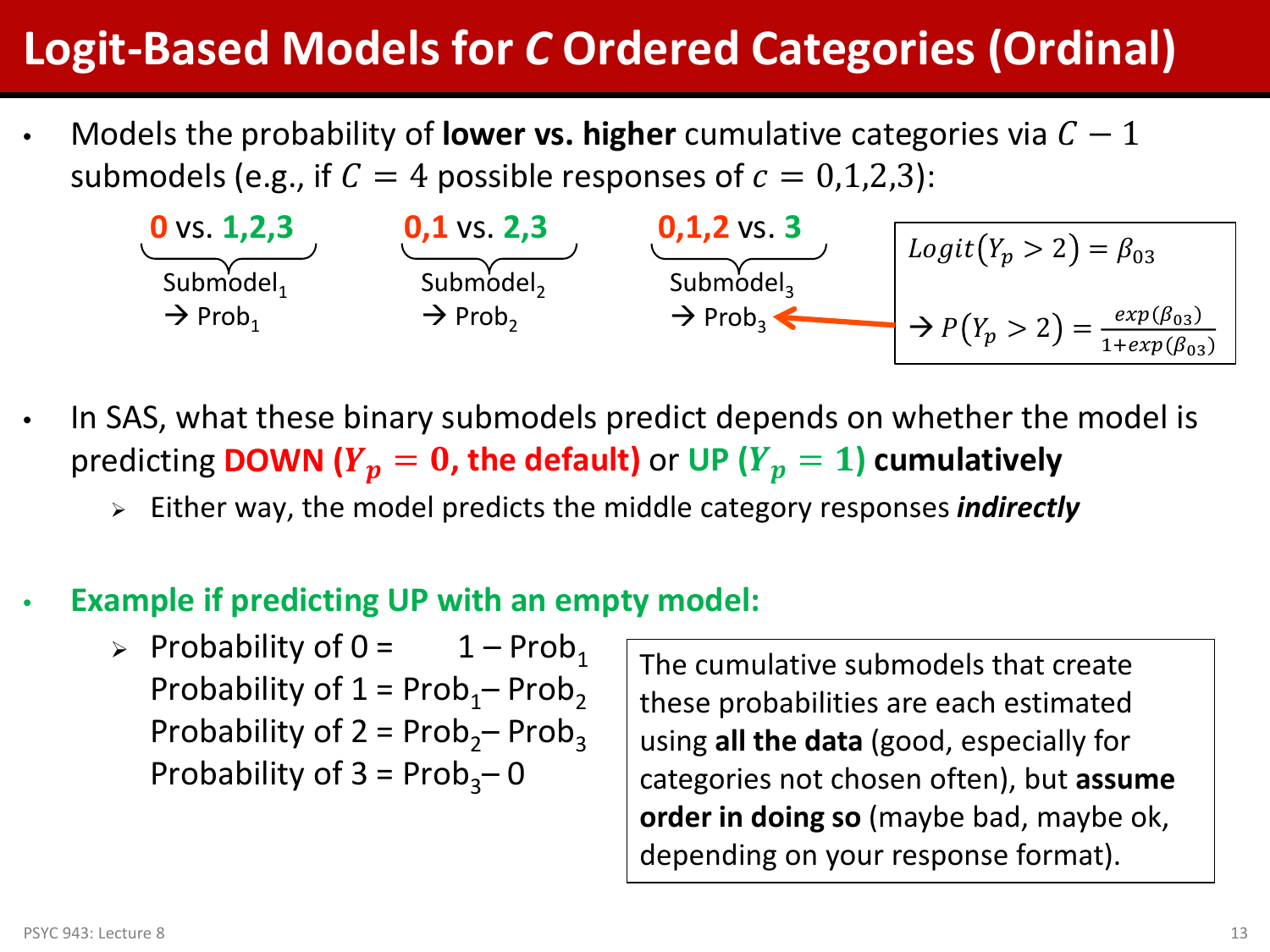- Ordinal models usually use a logit link transformation, but they can also use cumulative log-log or cumulative complementary log-log links
	- LINK= CUMLOGLOG or CUMCLL, respectively, in SAS PROC GLIMMIX
- Almost always assume **proportional odds**, that effects of predictors are the same across binary submodels—for example (dual subscripts = parm, submodel)
	- Submodel 1:  $Logit(Y_p > 0) = \beta_{01} + \beta_1 X_p + \beta_2 Z_p + \beta_3 X_p Z_p$
	- > Submodel 2: *Logit*(*Y<sub>p</sub>* > 1) =  $β_{02} + β_1X_p + β_2Z_p + β_3X_pZ_p$
	- > Submodel 3:  $Logit(Y_p > 2) = \beta_{03} + \beta_1 X_p + \beta_2 Z_p + \beta_3 X_p Z_p$
- Proportional odds essentially means no interaction between submodel and predictor effects, which greatly reduces the number of estimated parameters
	- Assumption can be tested painlessly using PROC LOGISTIC , which provides a global SCORE test of equivalence of all model slopes between submodels
	- If the proportional odds assumption fails and  $C > 3$ , you'll need to write your own model non-proportional odds ordinal model in PROC NLMIXED
		- Stay tuned for how to trick LOGISTIC into testing the proportional odds assumption for *each slope separately* if  $C = 3$ , which can be helpful in reducing model complexity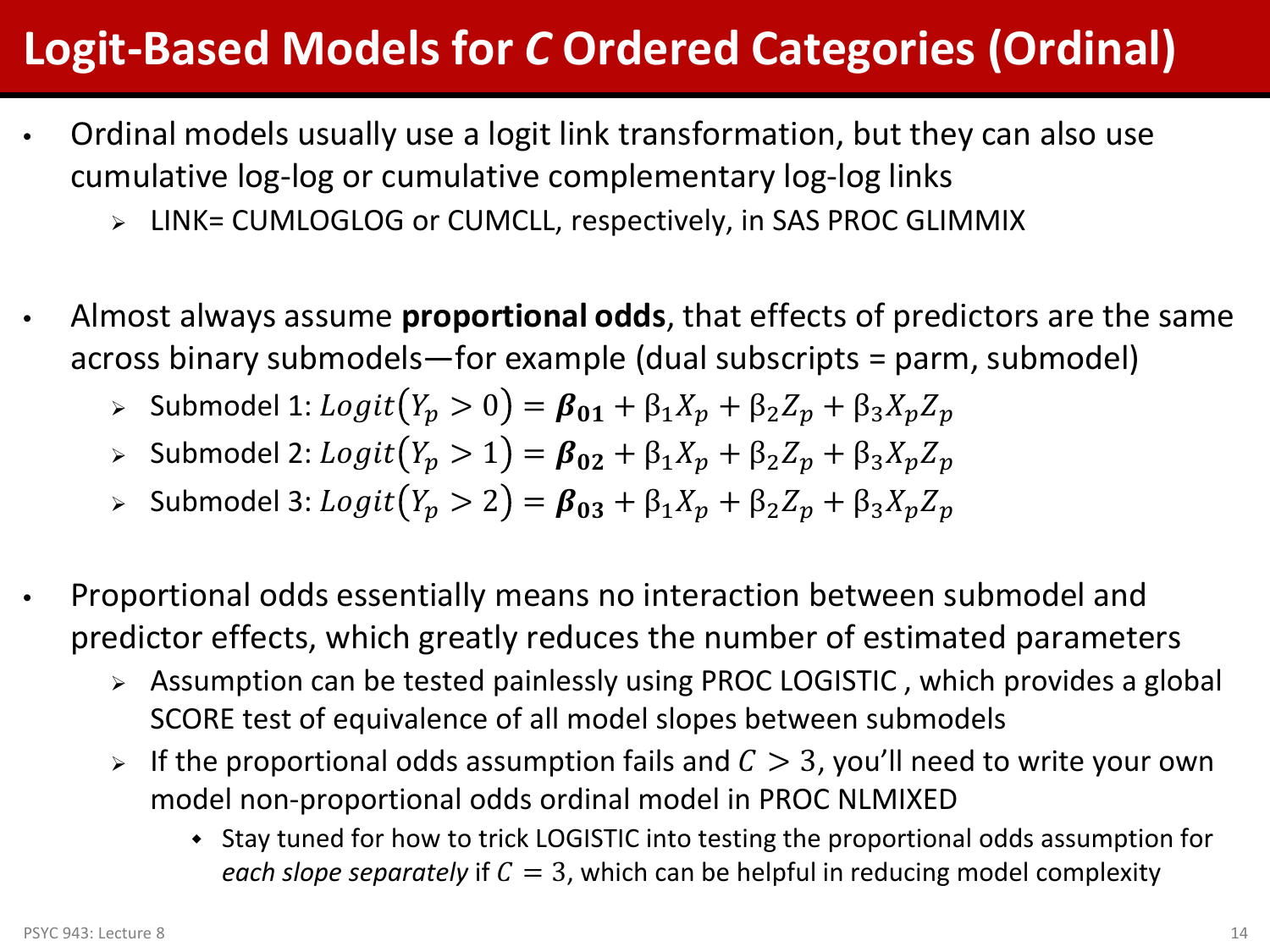#### **A Preview of Proportional Odds in Action…**

Here is an example we'll see later predicting the logit of applying to grad school from GPA.

The red line predicts the logit of at least somewhat likely  $(Y_p = 0 \text{ vs. } 12).$ 

The blue line predicts the logit of very likely  $(Y_p = 01 \text{ vs. 2}).$ 

The slope of the lines for the effect of GPA on "the logit" does not depend on which logit is being predicted.



This plot was made via the EFFECTPLOT statement, available in SAS LOGISTIC and GENMOD.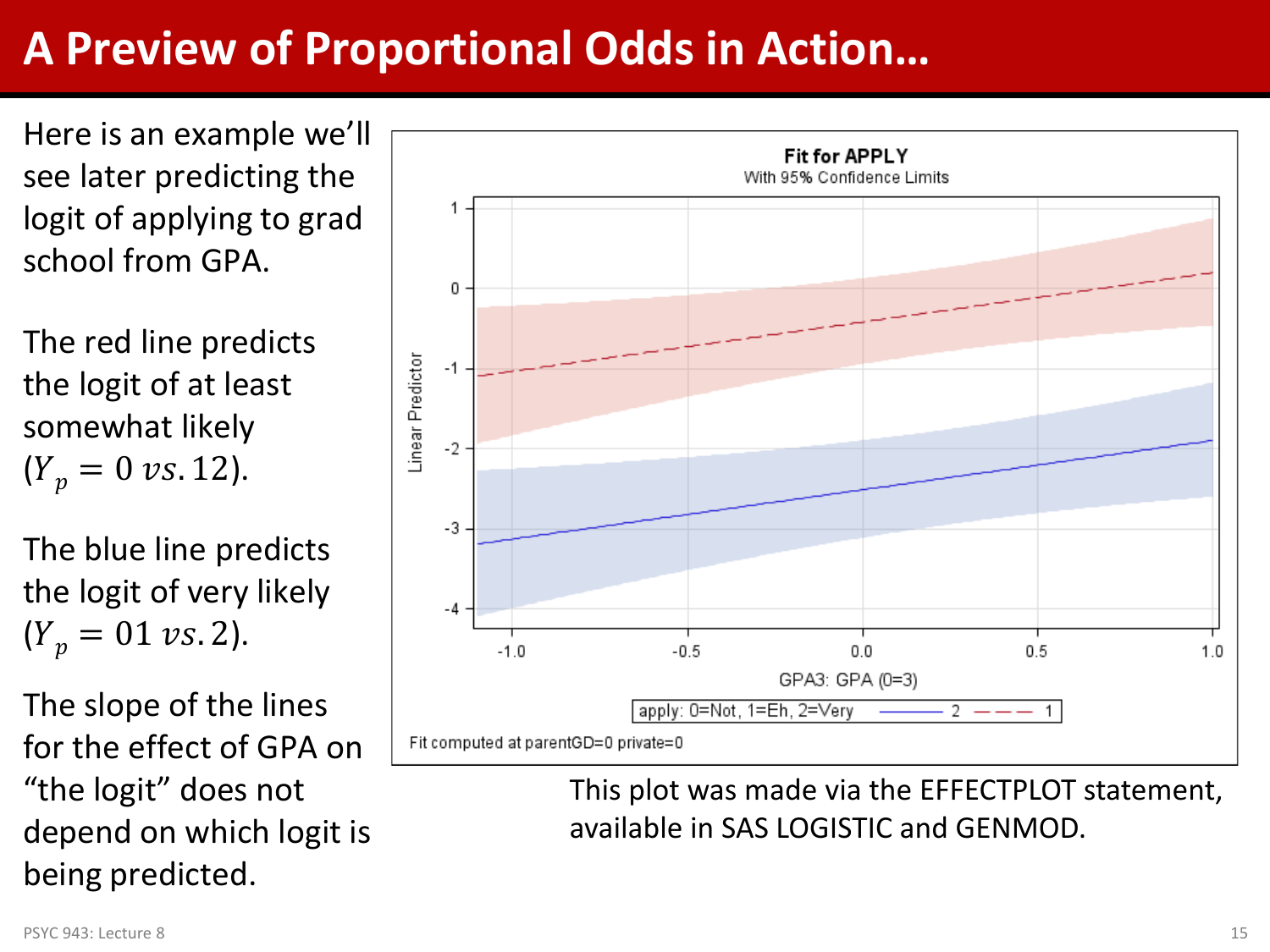Uses multinomial distribution, whose PDF for  $C = 4$  categories of  $c = 0.1, 2.3$ , an observed  $Y_p = c$ , and indicators *I* if  $c = Y_p$ 

$$
f(Y_p = c) = p_{p0}^{I[Y_p = 0]} p_{p1}^{I[Y_p = 1]} p_{p2}^{I[Y_p = 2]} p_{p3}^{I[Y_p = 3]}
$$

Only  $p_{pc}$  for the actual response  $Y_n = c$  gets used

- $\triangleright$  Maximum likelihood is then used to find the most likely parameters in the model for means to predict the probability of each response through the (usually logit) link function
- > The probabilities sum to 1:  $\sum_{c=1}^{C} p_{pc} = 1$
- This example log-likelihood would then be:

 $log L(parameters | Y_1, ..., Y_N)$ 

- $=$  log(L(parameters|Y<sub>1</sub>)  $\times$  L(parameters|Y<sub>2</sub>)  $\times \cdots \times$  L(parameters|Y<sub>N</sub>))  $=\Sigma_{c=1}^C\left[Y_{pc}log(\mu_{pc}\right]$
- in which  $\mu_{pc}$  is the predicted logit for each person and category response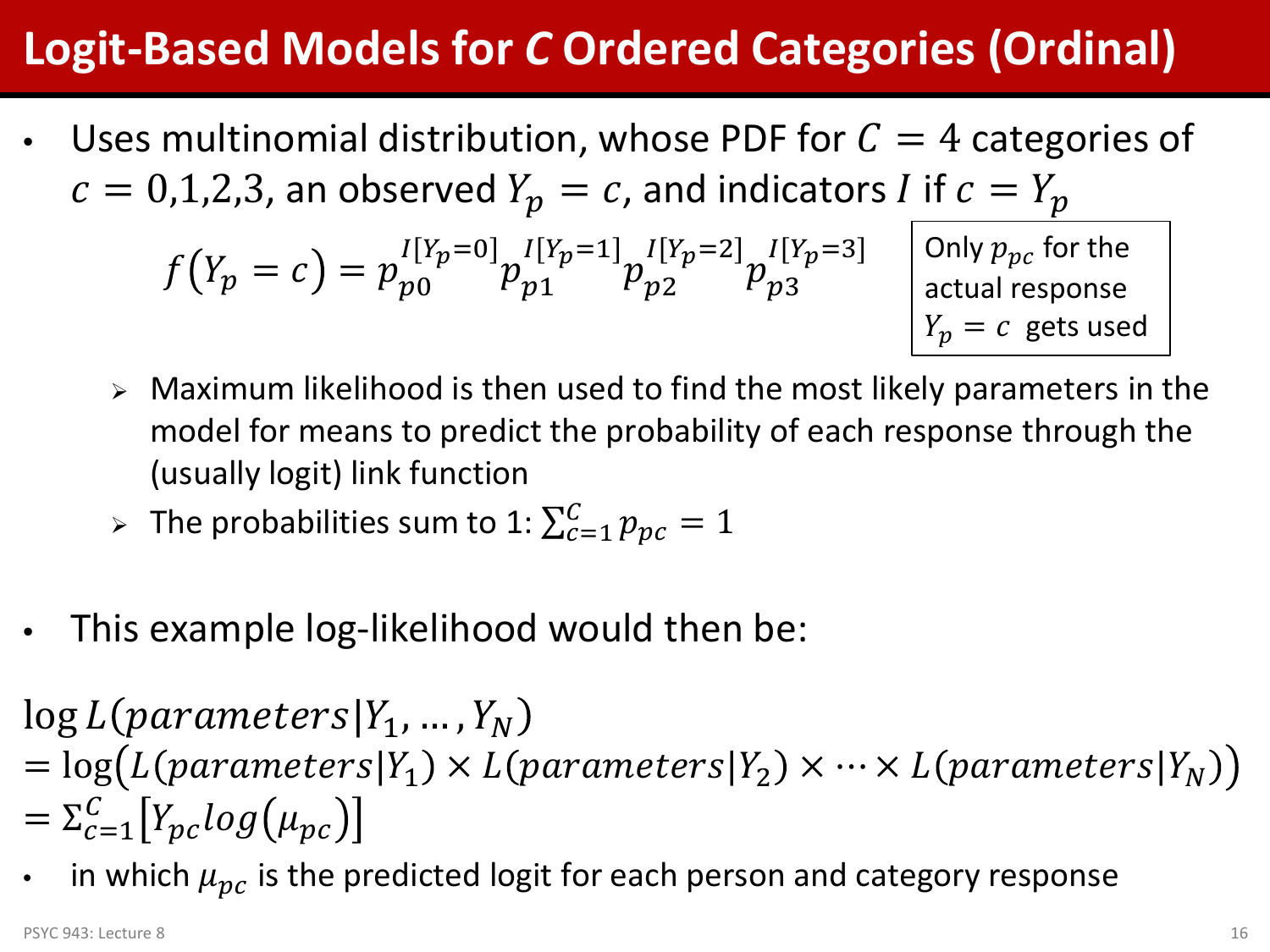#### **Models for Categorical Outcomes**

- So far we've seen the cumulative logit model, which involves carving up a single outcome with C categories into  $C-1$  binary cumulative submodels, which is useful for ordinal data….
- Except when...
	- $\triangleright$  You aren't sure that it's ordered all the way through the responses
	- $\triangleright$  Proportional odds is violated for one or more of the slopes
	- $\triangleright$  You are otherwise interested in contrasts between specific categories
- Nominal models to the rescue!
	- $\triangleright$  Designed for nominal response formats
		- e.g., type of pet
		- e.g., multiple choice questions where distractors matter
		- e.g., to include missing data or "not applicable" response choices in the model
	- $\ge$  Can also be used for the problems with ordinal responses above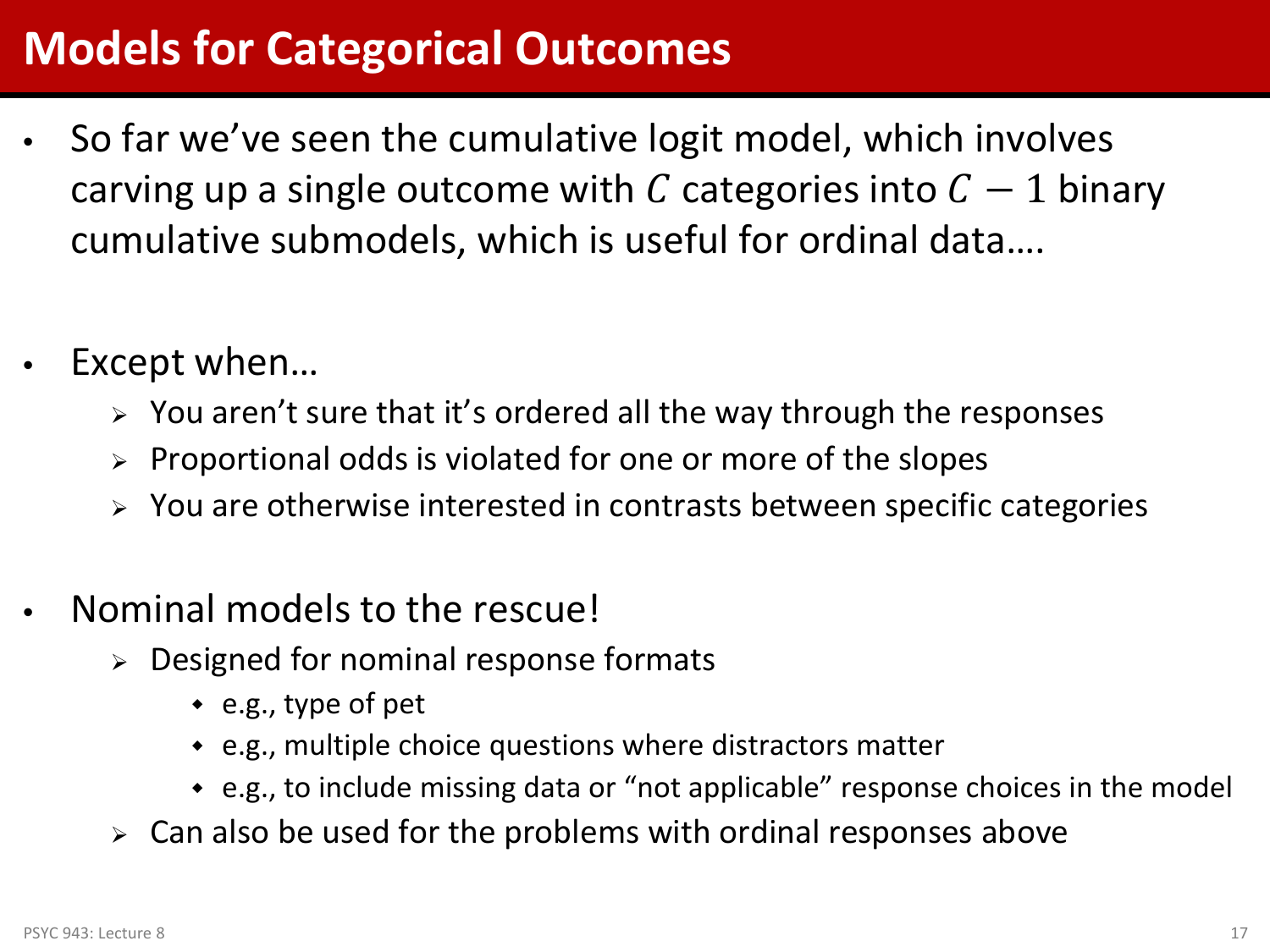## **Logit-Based Models for** *C* **Nominal Categories (No Order)**

- Known as "**baseline category logit**" or "**generalized logit**" model in generalized models; known as "nominal response model" in IRT
	- LINK=GLOGIT, (DIST=MULT) in SAS PROC LOGISTIC and SAS PROC GLIMMIX
- Models the probability of **a reference vs. other category** via  $C 1$  submodels (e.g., if  $C = 4$  possible responses of  $c = 0,1,2,3$  and  $0 =$  reference):

![](_page_17_Figure_4.jpeg)

 $\triangleright$  Can choose any category to be the reference

I've named these submodels based on what they predict, but SAS will name them its own way in the output.

- In SAS, what these submodels predict still depends on whether the model is predicting **DOWN (** $Y_p = 0$ **, the default)** or UP ( $Y_p = 1$ ), but not cumulatively
	- Either way, the model predicts the all category responses *directly*
	- $\triangleright$  Still uses the same multinomial distribution, just submodels are defined differently
	- Each nominal submodel has its **own** set of model parameters, so each category must have sufficient data for its model parameters to be estimated well
	- $\triangleright$  Note that only some of the possible submodels are estimated directly...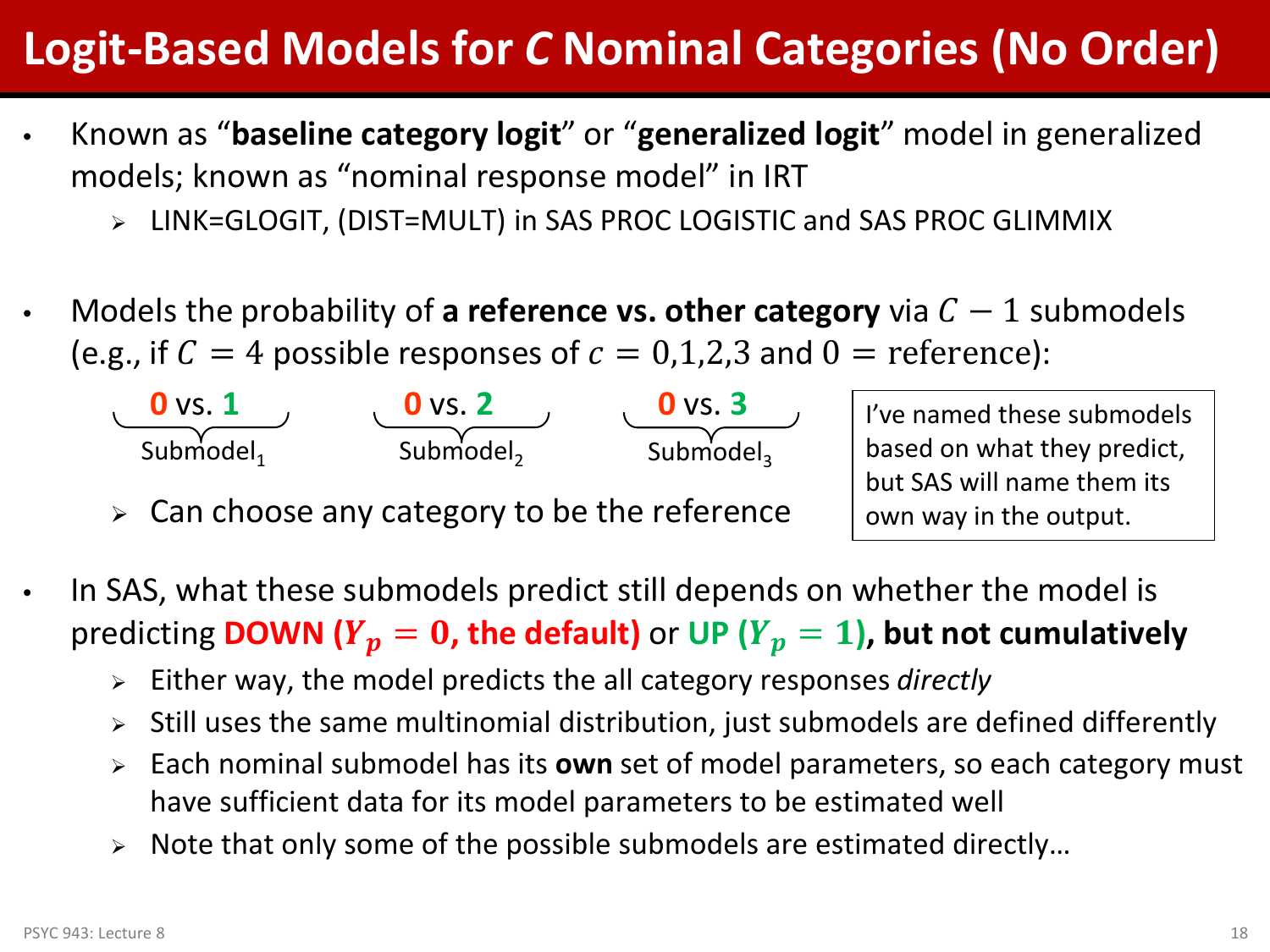## **Logit-Based Models for** *C* **Nominal Categories (No Order)**

Models the probability of **reference vs. other** category via  $C - 1$  submodels (e.g., if  $C = 4$  possible responses of  $c = 0,1,2,3$  and  $0 =$  reference):

![](_page_18_Figure_2.jpeg)

- **Each nominal submodel has its own set of model parameters** *(dual subscripts = parm, submodel)*
	- Submodel 1 if  $Y_p = 0.1$ :  $Logit(Y_p = 1) = \beta_{01} + \beta_{11}X_p + \beta_{21}Z_p + \beta_{31}X_pZ_p$
	- Submodel 2 if  $Y_p = 0.2$ :  $Logit(Y_p = 2) = \beta_{02} + \beta_{12}X_p + \beta_{22}Z_p + \beta_{32}X_pZ_p$
	- Submodel 3 if  $Y_p = 0.3$ :  $Logit(Y_p = 3) = \beta_{03} + \beta_{13}X_p + \beta_{23}Z_p + \beta_{33}X_pZ_p$
- Can be used as an alternative to cumulative logit model for ordinal data when the proportional odds assumption doesn't hold
	- SAS does not appear to permit "semi-proportional" models (except custom-built in NLMIXED)
	- For example, one cannot do something like this readily in LOGISTIC, GENMOD, or GLIMMIX:

Ordinal Submodel 1:  $Logit(Y_p > 0) = \beta_{01} + \beta_{11}X_p + \beta_2 Z_p + \beta_3 X_p Z_p$ Ordinal Submodel 2:  $Logit(Y_p > 1) = \beta_{02} + \beta_{12}X_p + \beta_2Z_p + \beta_3X_pZ_p$ Ordinal Submodel 3:  $Logit(Y_p > 2) = \beta_{03} + \beta_{13}X_p + \beta_2 Z_p + \beta_3 X_p Z_p$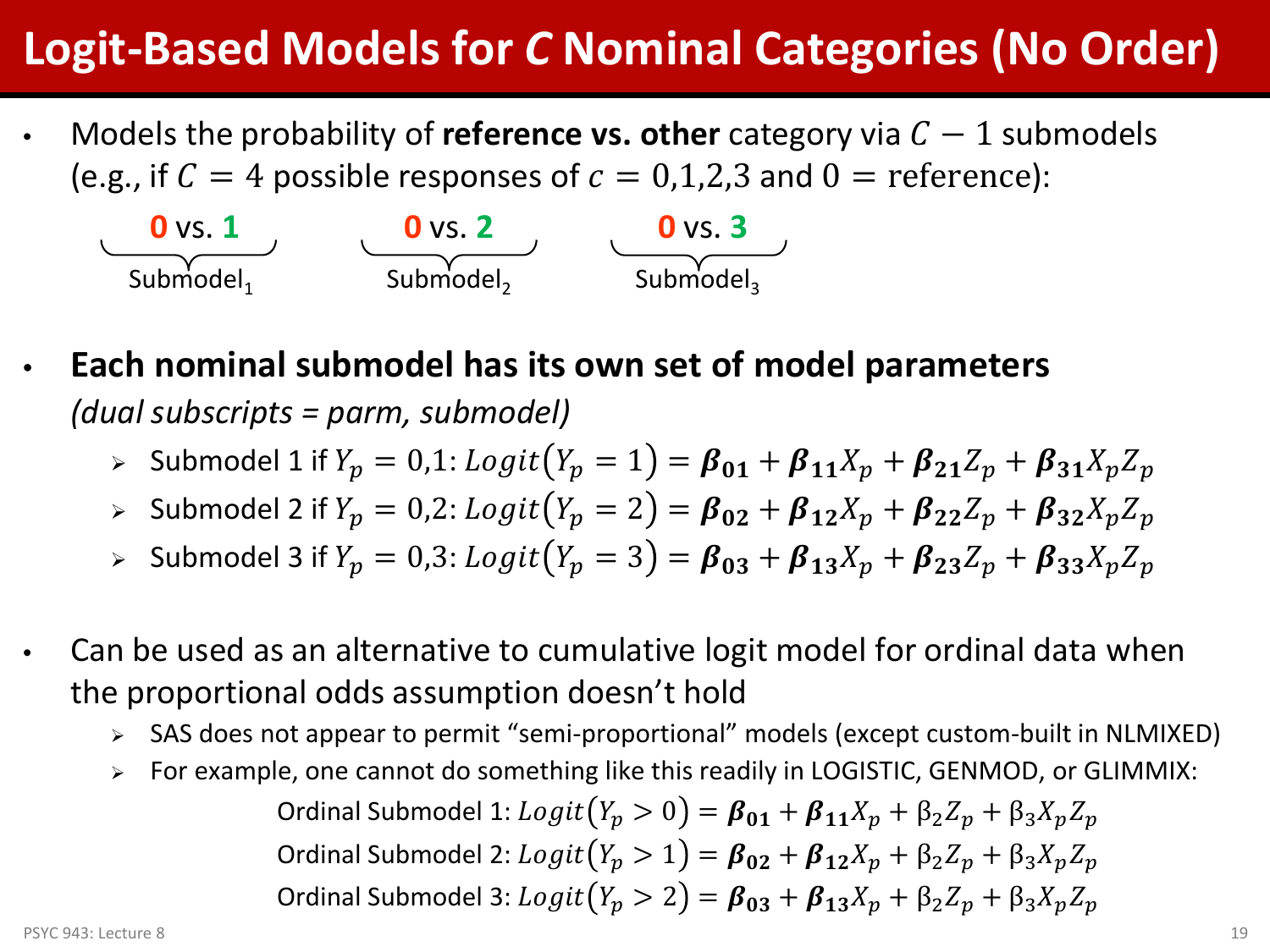# **COMPLICATIONS…**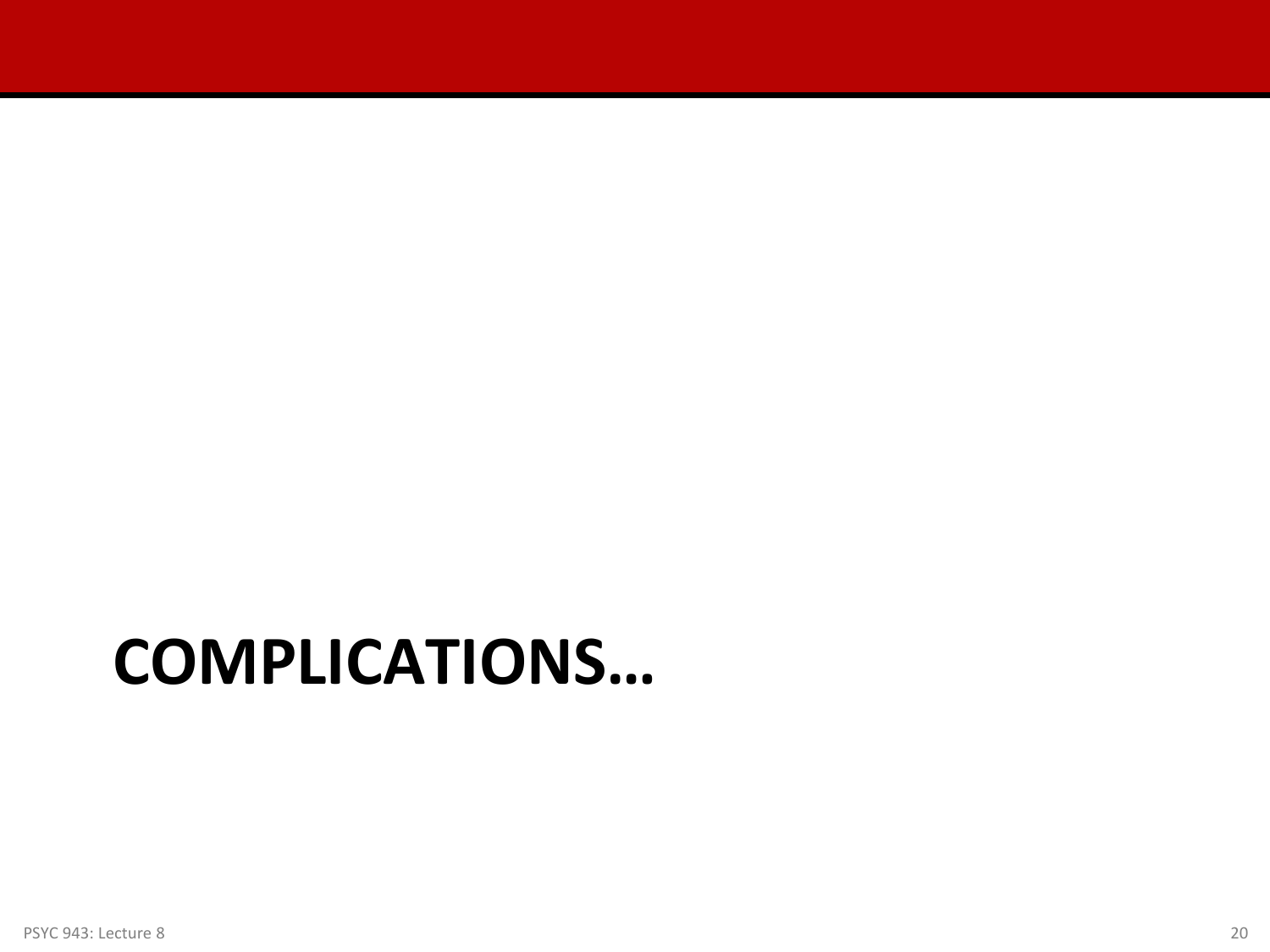#### **Complications: Effect Size in Generalized Models**

- In every generalized model we've seen so far, residual variance has not been an estimated parameter—instead, it is fixed to some known (and inconsequential) value based on the assumed distribution of the transformed  $Y_{p}^{\ast}$  response (e.g., 3.29 in logit)
- So if residual variance stays the same no matter what predictors are in our model, **how do we think about**  $R^2$ ?
- 2 Answers, depending on one's perspective:
	- **You don't.** 
		- Report your significance tests, odds ratios for effect size (\*shudder\*), and call it good. Because residual variance depends on the predicted probability, there isn't a constant amount of variance to be accounted for anyway. You'd need a different  $R^2$  for every possible probability to do it correctly.
	- **But I want it anyway!** 
		- Ok, then here's what people have suggested, but please understand there are no universally accepted conventions, and that these  $R^2$  values are not really interpretable the same way as in general linear models with constant variance.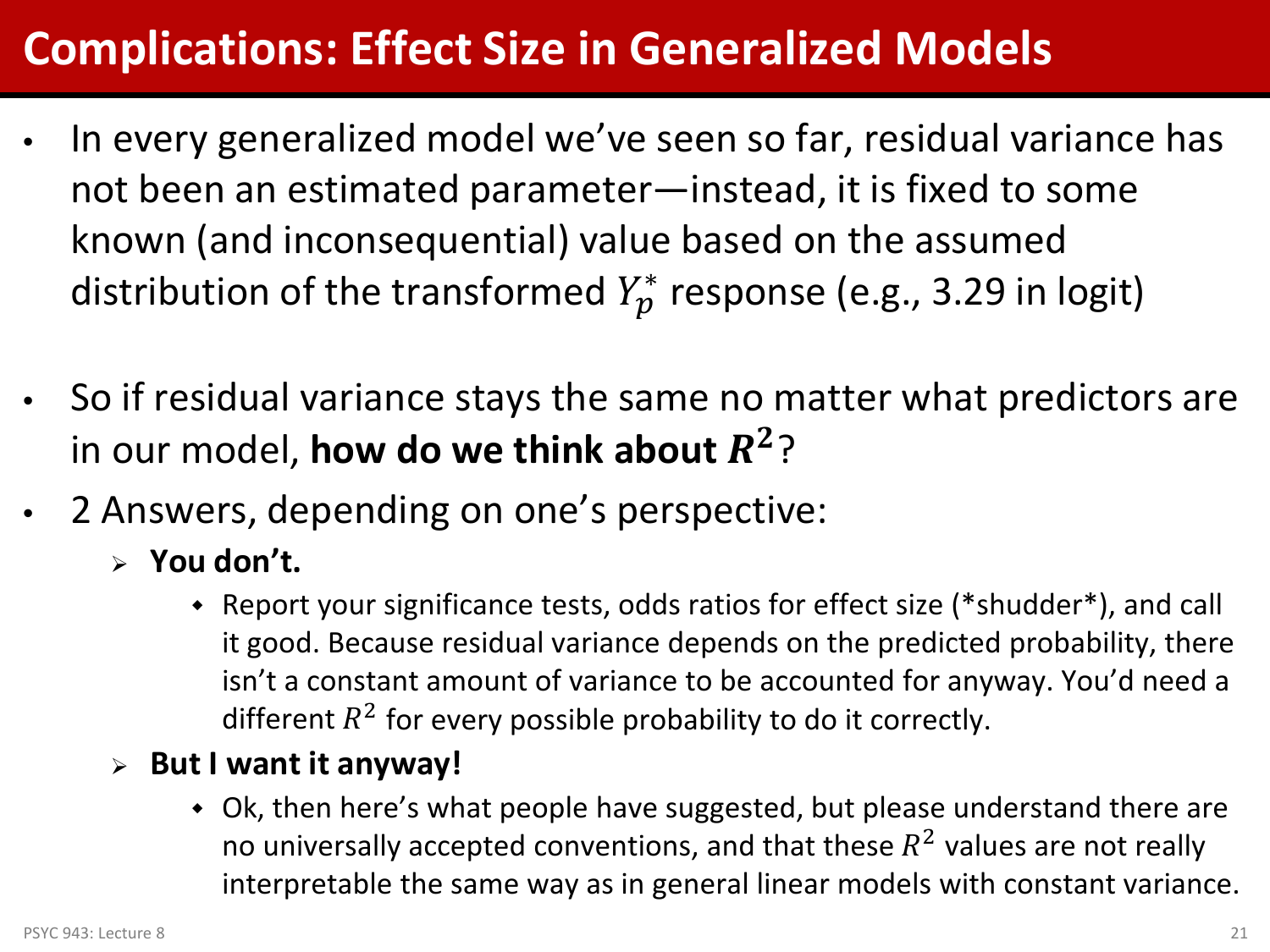# **Pseudo-** $R^2$  **in Generalized Models in SAS**

- Available in PROC LOGISTIC with RSQUARE after / on MODEL line
	- > Cox and Snell (1989) index:  $R^2 = 1 exp \left[ \frac{-2(LL_{empty}-LL_{model})}{N} \right]$ 
		- Labeled as "Rsquare" in PROC LOGISTIC
		- However, it has a maximum < 1 for categorical outcomes, in which the maximum value is  $R_{max}^2 = 1 - exp \left| \frac{2(LL_{empty})}{N} \right|$  $\boldsymbol{N}$
	- $\triangleright$  Nagelkerke (1991) then proposed:  $\tilde{R}^2 =$  $R^2$  $R_{max}^2$ 
		- Labeled as "Max-rescaled R Square" in PROC LOGISTIC
- Another alternative is borrowed from generalized mixed models (Snijders & Bosker, 1999):

$$
\Rightarrow R^2 = \frac{\sigma_{model}^2}{\sigma_{model}^2 + \sigma_e^2}
$$
 in which  $\sigma_e^2 = 3.29$ , and

 $\sigma_{model}^2$  = variance of predicted logits of all persons

 Predicted logits can be requested by XBETA=varname on OUTPUT statement of PROC LOGISTIC, then find variance using PROC MEANS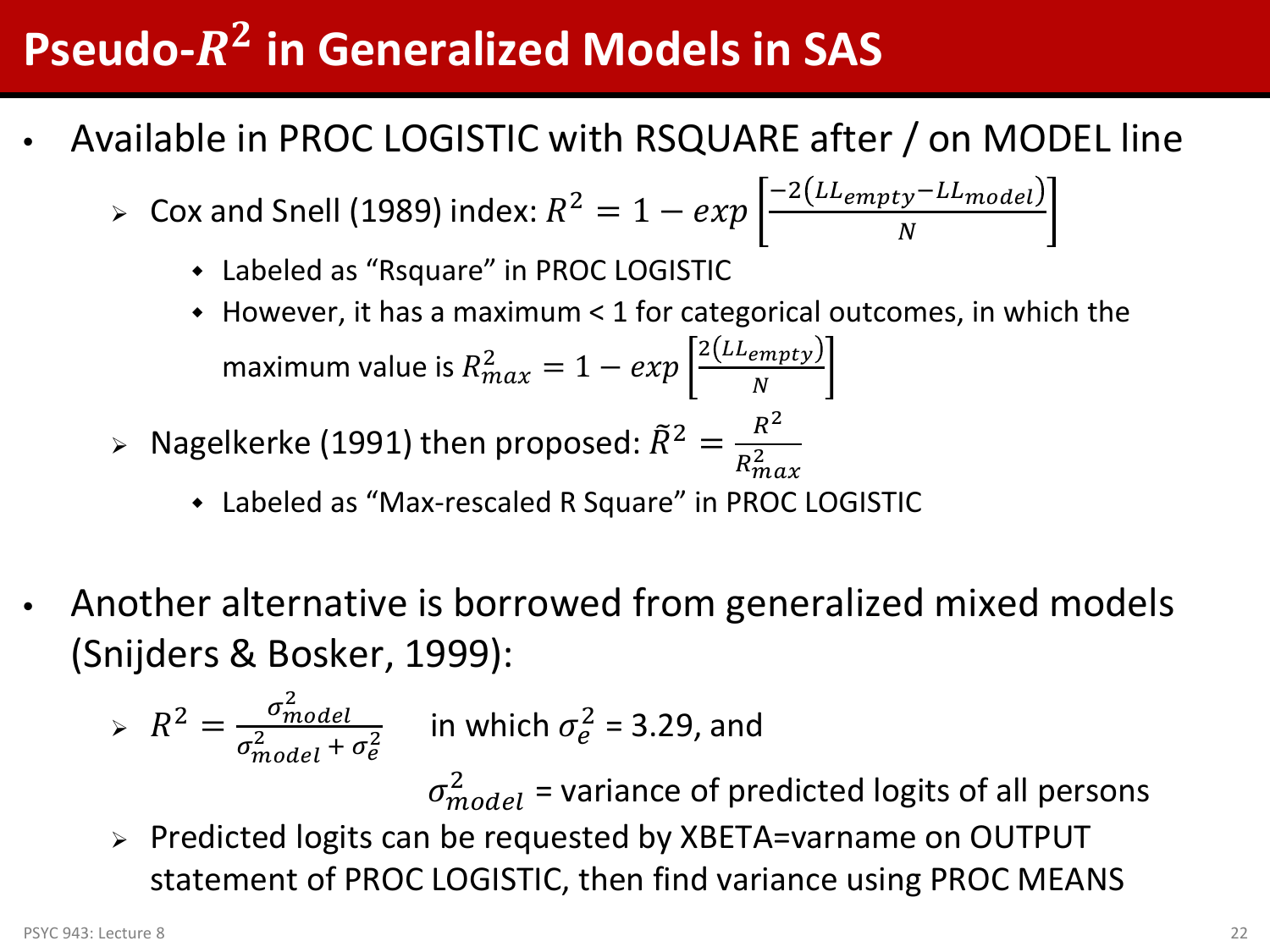#### **More Complications: Too Many SAS PROCs!**

| <b>Capabilities</b>                                        |                         | LOGISTIC GENMOD GLIMMIX |                         |
|------------------------------------------------------------|-------------------------|-------------------------|-------------------------|
| <b>Binary or Ordinal: Logit and Probit Links</b>           | $\mathsf{X}$            | $\mathsf{X}$            | $\mathsf{X}$            |
| <b>Binary or Ordinal: Complementary Log-Log Link</b>       | $\overline{X}$          | $\mathsf{X}$            | $\mathsf{X}$            |
| <b>Binary or Ordinal: Log-Log Link</b>                     |                         |                         | $\overline{\mathsf{X}}$ |
| <b>Proportions: Logit Link</b>                             |                         |                         | $\mathsf{X}$            |
| <b>Nominal: Generalized Logit Link</b>                     | $\overline{\mathsf{X}}$ |                         | $\overline{\mathsf{X}}$ |
| <b>Counts: Poisson and Negative Binomial</b>               |                         | $\boldsymbol{X}$        | $\boldsymbol{X}$        |
| <b>Counts: Zero-Inflated Poisson and Negative Binomial</b> |                         | $\boldsymbol{X}$        |                         |
| <b>Continuous: Gamma</b>                                   |                         | $\boldsymbol{X}$        | $\sf X$                 |
| Continuous: Beta, Exponential, LogNormal                   |                         |                         | $\mathsf{X}$            |
| Pick your own distribution                                 |                         | $\mathsf{X}$            | $\mathsf{X}$            |
| Allow for overdispersion                                   |                         | $\boldsymbol{X}$        | $\boldsymbol{X}$        |
| Define your own link and variance functions                |                         | $\boldsymbol{X}$        | $\mathsf{X}$            |
| <b>Random Effects</b>                                      |                         |                         | $\boldsymbol{X}$        |
| <b>Multivariate Models using ML</b>                        |                         |                         | $\boldsymbol{X}$        |
| <b>Output: Global Test of Proportional Odds</b>            | $\overline{\mathsf{X}}$ |                         |                         |
| Output: Pseudo-R <sup>2</sup> measures                     | X                       |                         |                         |
| <b>ESTIMATEs</b> that transform back to probability        | $\sf X$                 |                         |                         |
| Output: Comparison of -2LL from empty model                | $\overline{\mathsf{X}}$ |                         |                         |
| Output: How model fit is provided                          | $(-2LL)$                | (LL)                    | $(-2LL)$                |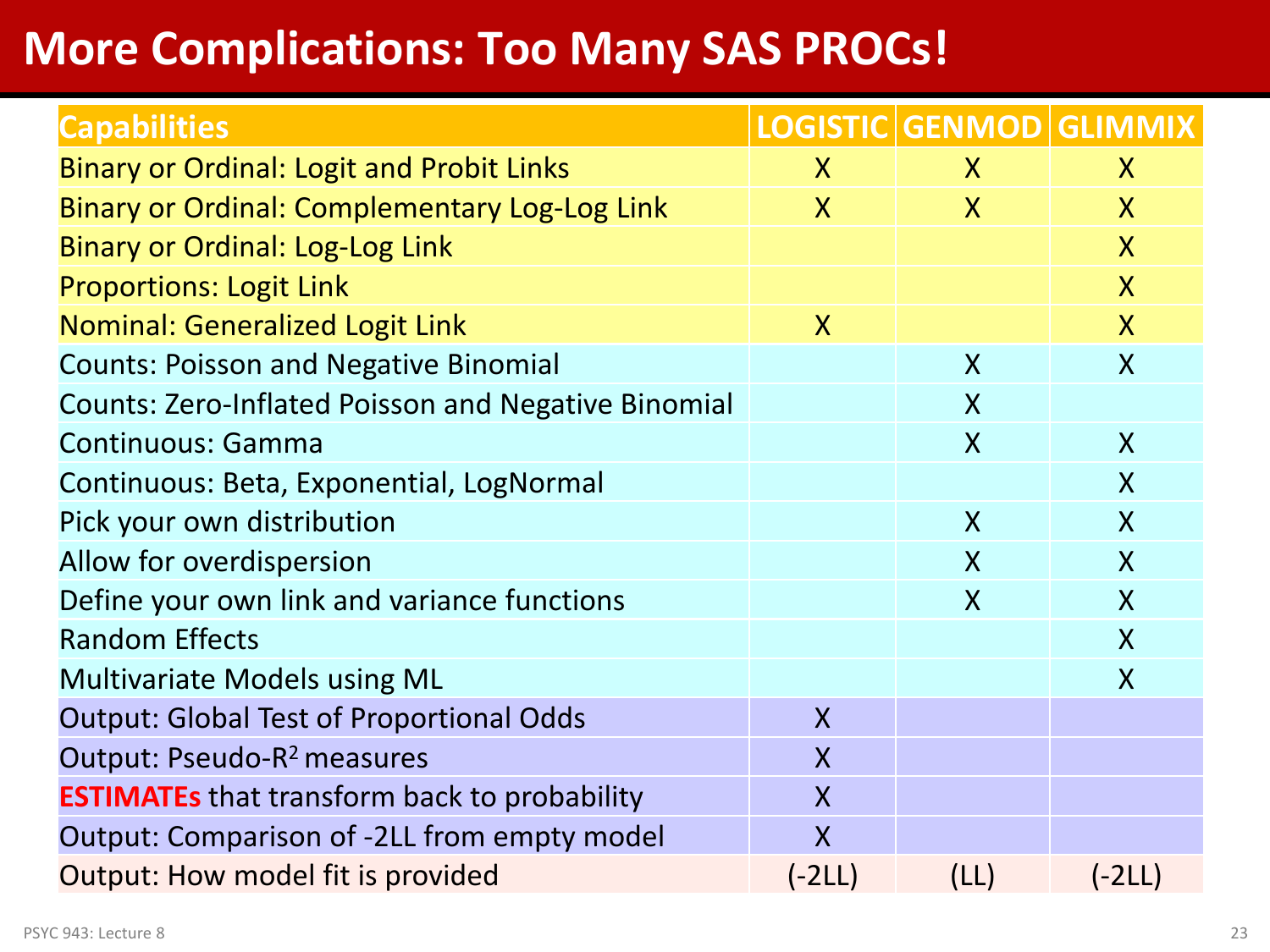# **EXAMPLES OF MODELING ORDINAL AND NOMINAL OUTCOMES VIA SAS PROC LOGISTIC**